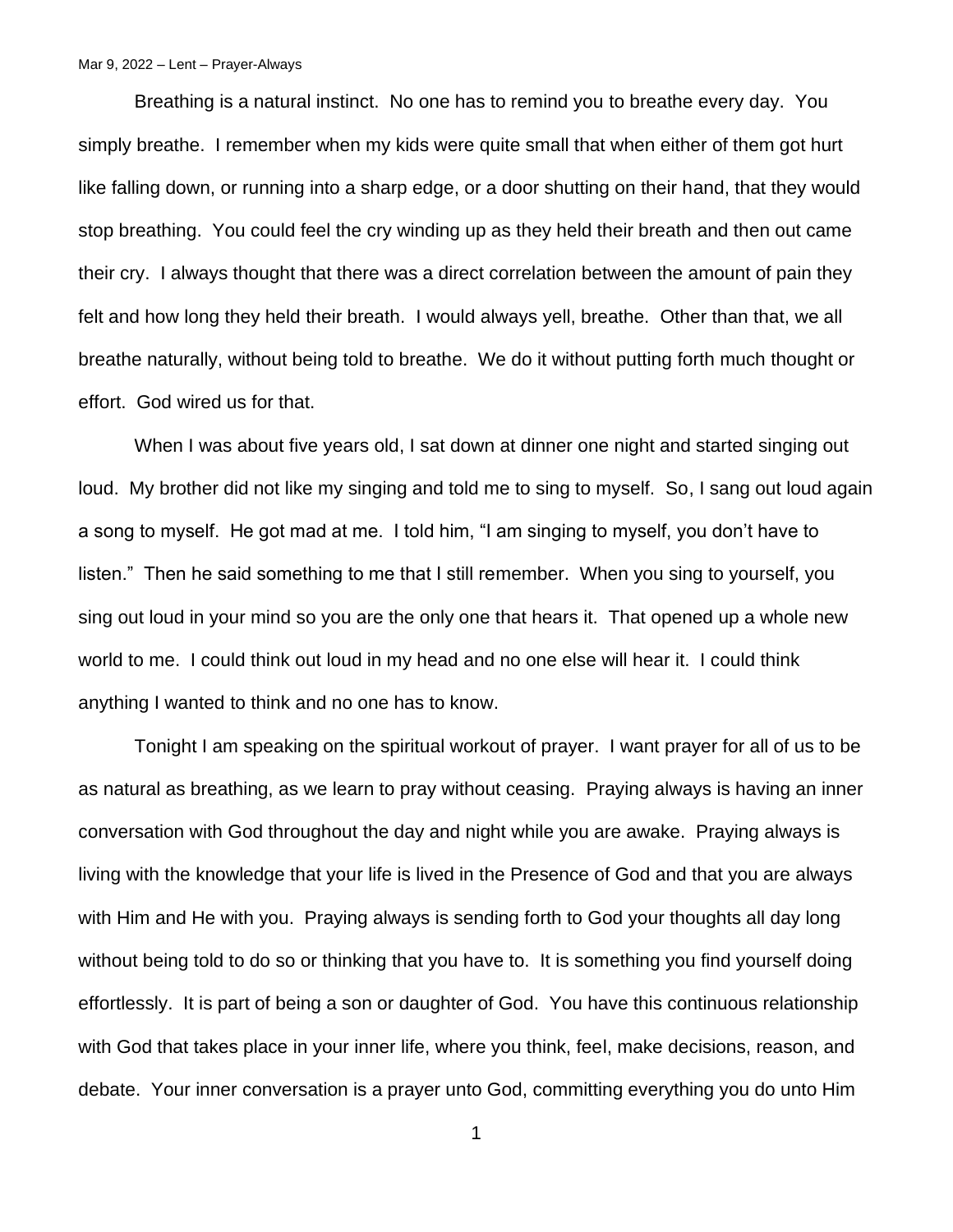for his help, pleasure, and blessing. Praying always is enjoying God, delighting in Him as you walk through the day, every step with Him on your mind or at least you know He is there even when your mind is elsewhere.

You and I have instant and constant access to the Lord God, and we do not even have to dial. All we do is think, Oh Lord, I sure need your help today. Lord, without your help, I am not going to do very well at all. Lord, I am dependent on you. A simple cry, "Help" reaches His ears before you even pray. The Bible tells us He knows our prayers even before we pray them (Ps 139:4).

Growing up on a farm has its advantages. You spend hours and hours on a tractor or a combine. In all honesty, you have to pay close attention to what you are doing. The machinery is expensive and used wrongly, the machinery is deadly. Farm accidents can end in death and often do. But one of the things farming taught me is that I can concentrate on what I am doing and still carry on a full-time conversation with the Lord Jesus Christ. You see, wherever we are, we are in God's Presence and God enjoys conversing with us, fellowshipping with us. He enjoys His relationship with us even more than we do with Him. Thinking through everything you do with God is what life is all about. And it becomes something that you do freely, subconsciously, with very little effort on our part. But we experience enormous gain by doing this.

1. We learn that we are never alone.

2. Continual prayer is a stress reducer and a peace enhancer.

3. Continual prayer helps you to recognize the needs of others around you more readily.

4. Continual prayer helps you to react to life's crises in a calmer fashion.

5. Continual prayer helps you to receive insights, wisdom, knowledge, and answers from God as He impresses His truth on your mind and heart.

2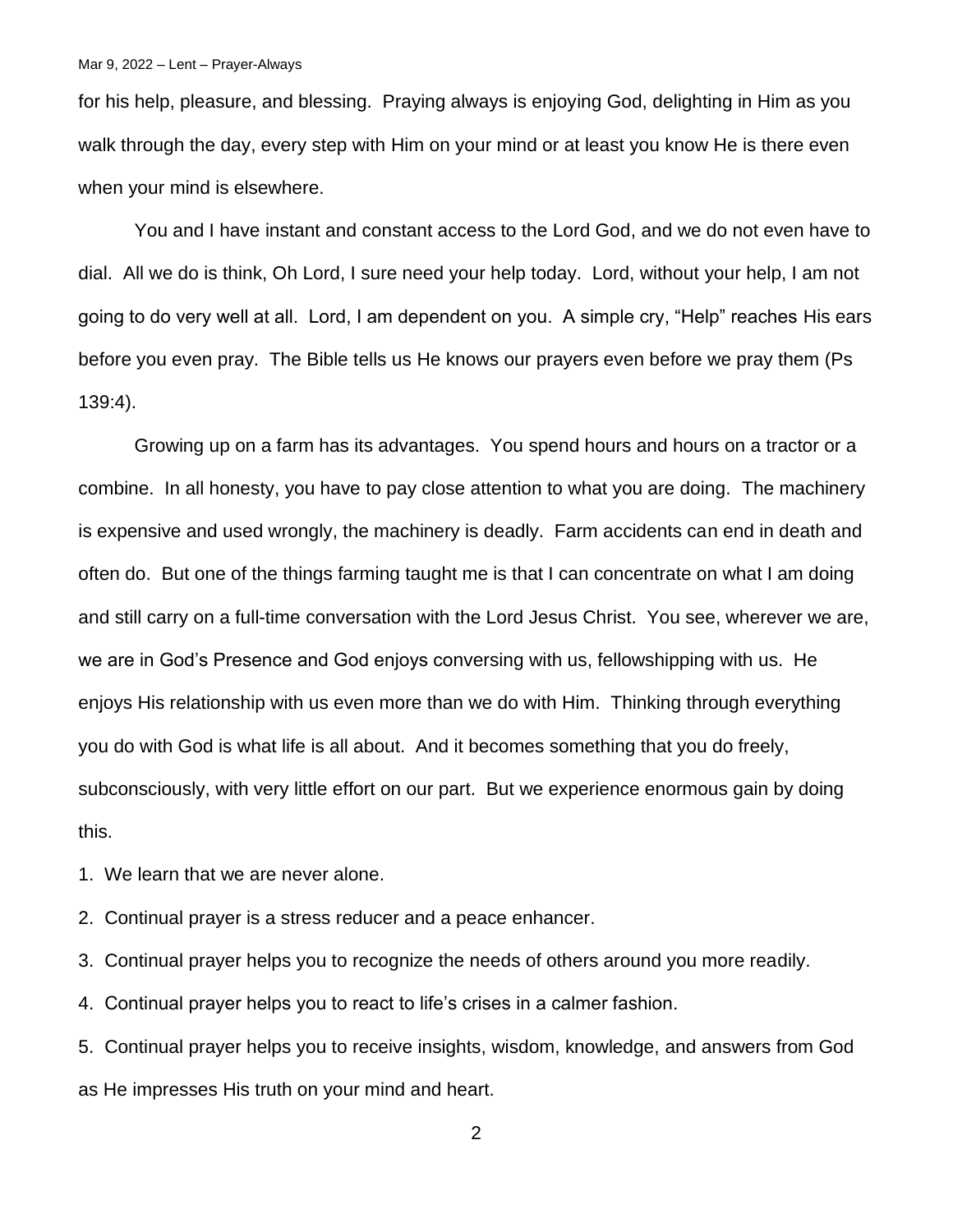Mar 9, 2022 – Lent – Prayer-Always

Some of the greatest insights I have ever experienced have come through the line of prayer. As a matter of fact, the Holy Spirit is actually praying through us even when we are unaware. **Romans 8:26** And the Holy Spirit helps us in our distress. For we don't even know what we

should pray for, nor how we should pray. But the Holy Spirit prays for us with groanings that cannot be expressed in words. Sometimes the Holy Spirit will wake you up in the middle of the night and there is your answer, impressed on your mind, God's answer, God's direction. You see, whether you know it or not, there is constant prayer in your life, your spirit communicating with God's Spirit and God's Spirit communicating that to the Father and the Father communicates back to you.

6. Constant Prayer is not trying to get God to do what You want God to do. Constant prayer's goal is for us to live the way God wants us to live, turning everything over to Him continually. 7. Constant prayer helps you to make wiser decisions. When asked to do something, instead of saying yes and regretting it or no and regretting it, I have learned to say, "Let me pray on that for a few days and I will get back to you." This gives you time to seek God and His will. Just because you are asked to do something does not mean God wants you to do it.

Stormie Omartian wrote a book entitled, "The Power of a Praying Wife." She credits the importance of continual prayer for helping her rocky marriage. Instead of lashing out at him when he was combative, she prayed for him trying to understand what was making him so angry and what she could do to make things better. I quote, "It took time to realize that by praying first, I could avoid the unpleasant methods of interacting, arguing, pleading, ignoring, avoiding, confronting, debating, or silent treatments."

Now hear me on this. I am not saying there is a right way to pray and if you do it, your marriage will improve. I am saying that the practice of continual prayer that you will be different

3